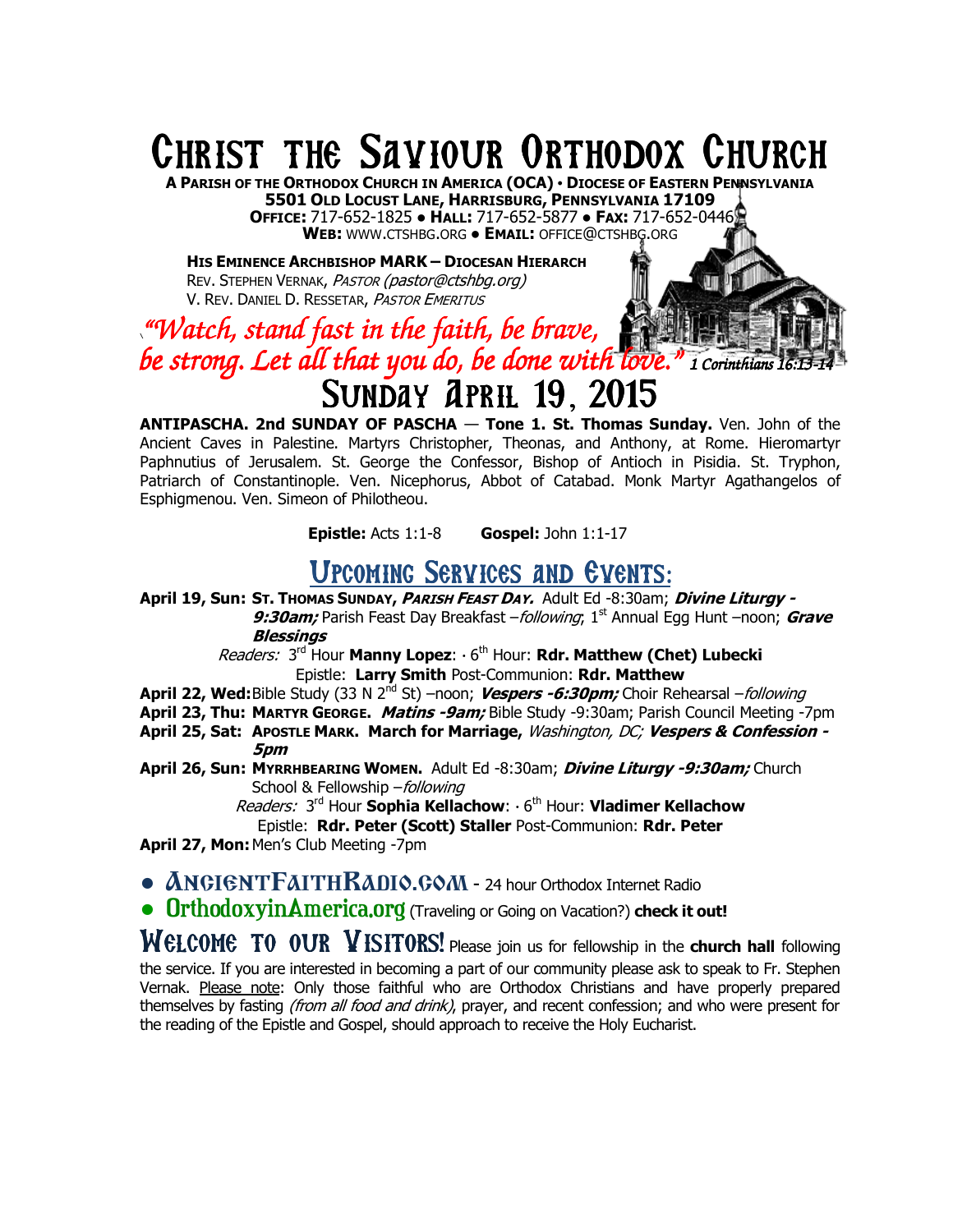# PARISH PRAYER LIST:

Please remember the following persons during your daily morning and evening prayers. **Names will be listed for 2 weeks unless requested.** Submit names to the office by Wednesday for inclusion.

**AILING: PARISHIONERS: Salwa Shunnara; Gloria Skirpan FAMILY & FRIENDS: Sophia Krut** (Jim's mother); **James Rosso** (Bill Kuchta's nephew); **Michael Drozd, Sr.** (Bobs father); **Matt Findling**; **Gladys Barns** (John's mother); **child Tori Brackbill & parents**; **Lois Tress, Jim Tessier** (friend & family of Gloria Maliniak); **Peggy Walker & Margaret Pellack** (Kathy Pankiw's family); **David Bacha** (brother of Cathi & Lydia); **Luke Spaseff; Emily Campbell & Carrie Faust** (Jerry Cole's cousin & friend); **Joan Conte & Marion Shortall** (Cindy's family); **Andrea Faber** (cousin of Jean Dotsey); **Jason Nesbit**, (friend of the Cain's); **Marsha Himic** (Dana Watts mother); **Paul Evans & Michalene Scheponik (Rapso),** (M. Theodora godson & family); **Mary & Frank Tonart** (Sophia Kellachow's parents); **Diane Chambers & Helen Lanwehr** (Anna Doray's family); **Keturah Faust** (J. Barns & L. Shuga's friend); **John Fatich** (Kuzupas family); **Joseph & Steven Demchak,** (Suzanne's brothers);

**HEALTH & WELL-BEING: Suffering Christians throughout the world**, especially, **the people of Syria, Iraq, Palestine, Israel; Egypt, & Ukraine; and Metropolitan Paul & Archbishop John of Aleppo** held hostage by Syrian Terrorists; **PARISHIONERS: Ron & Libby Hancher; Rdr. Peter (Scott) Staller; Keith Leader**; **Thomas Drebot**; **Andy Fedetz**; **Nicholas Somple; Gloria Maliniak**; **Sue Wolfe**; **Ghebremichael Habtegheorghis**; **Daniel Bretz**; **Robin Kuzupas HOME-BOUND & IN-CARE FACILITIES: Betty Danko**; **Nicholas Demopoulas** (Sam's cousin); **Nicholas Essis**; **Ann Pusey**; **Agnes Risser**; **Millicent Russell**; **Shirley Sass**; **Salwa Shunnara**; **EXPECTANT MOTHERS: Aurika Vrabie; Natalia (Kovalak) Seewald; Meghan (McGinnes) Vickers; Kristen Iwancio,** and the children to be born of them; **COLLEGE STUDENTS: David Ambartsumian**, **Yerusalem Arefe, Thomas Asfaha**, **Masha Cameron, Jessica Drebot**, **Matthew Hadginske**, **Shreya Jacob**, **Cathi Kemp**; **Zachary Koss**, **Christina Martin, Joseph McClure, Alex Pankiw**, **DJ Pawlush**, **Molly Pylypciw, Sophia Ressetar**, **Jessica Shingara**, **Shane Staller**, **MaryAnn Wood. MILITARY: Jared Burgan; Patrick Hofmann; Evangelos Kanellakos; Stephanie King**; **Matthew Pylypciw**; **David Riesberg; Thomas Shingara**; **Michael Somple FAMILY & FRIENDS**: **Yassin Alisheikh & Aaron Dayer** (Eden Aray's friends); **Georgia Demchak** (sister-in-law of Suzanna); **Susanne Stablum**  (relative of Eleanor Herman); **Katie McGarrity** (friend of the Lenker's & Zart's); **Christine Eshelman** (sister of Patty Taleff); **William Schaeffer**, **Leonard Morris**, **Albert, Cathy**, **Seraphima Mattile** & **John Branht** (family and friends of John R Barns); **child Maksim Sysak**; **Faye Hake** (Jesse's mother); **Linda Shue** (Sharon Shingara's mother); **Nancy Coles** (John & Chris' mother); **Ginny Ranck & Mike Frizzi** (Keener friends); **Timothy Cooney** (Anna Doray's nephew); **Fr. John & M. Stephanie Onofrey**; **Ben Morgan** (Sally Marasco's son); **Marie Cini** (Bob's mother); **Christine Kihm, Charles Kline, Margaret & Cecilia Hunt** (Larry Smith's family); **Willard Brown. SEMINARY FAMILY**: **Joseph & Rachel Frangipani - Anthony CATECHUMENS: Jesse Hake**; **Matthew & Rachel Brubaker – Anastasia**; **Michael Loar**; **Bette Keener**; **Christine Lamb**

**NEWLY DEPARTED: Vera Radanovic** (Godmother of John & Jean Dotsey) –April 11; **Protopresbyter Thomas Hopko –** Mar 18; **Robert Cable** (Jessica Drebot's uncle) - Mar 14;

**ANNIVERSARIES OF DEPARTED: Stephen Fatich,** father of Janet Kuzupas, Apr 19 -46th; **Donald S. Smith,** father of Larry, Apr 19 -2<sup>nd</sup>; **Rev. Dimitri Rachko,** Sandy Wood's uncle, Apr 21 -2<sup>nd</sup>; Mabel **Hummel,** mother of Shirley Sass, Apr 22 -14<sup>th</sup>; **George Spaseff**, Apr 25 -34<sup>th</sup>;

**CANDLE OFFERINGS:** To purchase commemoration candles, please go to the candle desk or speak with one of the vestrymen. Please note: offerings must be in the office by Wednesday for inclusion.

**Seven Day Votive** is in Memory of **Anthony Hancher, Jr.,** brother of Ron, Sr.

**MANY YEARS:** Please submit to **office@ctshbg.org** by the preceding Wednesday.

**ANNIVERSARIES: Fr. Dan & Mat. Theodora Ressetar –** Apr 20

**BIRTHDAYS (FROM LAST WEEK AND THIS WEEK): Jerry Cole** –Apr 12; **Olivia Drozd –** Apr 13; **Kristen Iwancio –** Apr 15; **John Mosser –** Apr 16**; Mary Ann Hadginske** – Apr 16; **Adam Mallick** – Apr 18; **George Charlock** -Apr 18**; Anna Kuchta** – Apr 18 **Flimon Kesete** –Apr 19; **George Krempasky** – Apr 21**; Evan Mosser** – Apr 22; **George Kaznowsky –**Apr 23**; Johnna McGreevy –** Apr 23; **Ygraine Adams –** Apr 24; **Mark Yerke** – Apr 24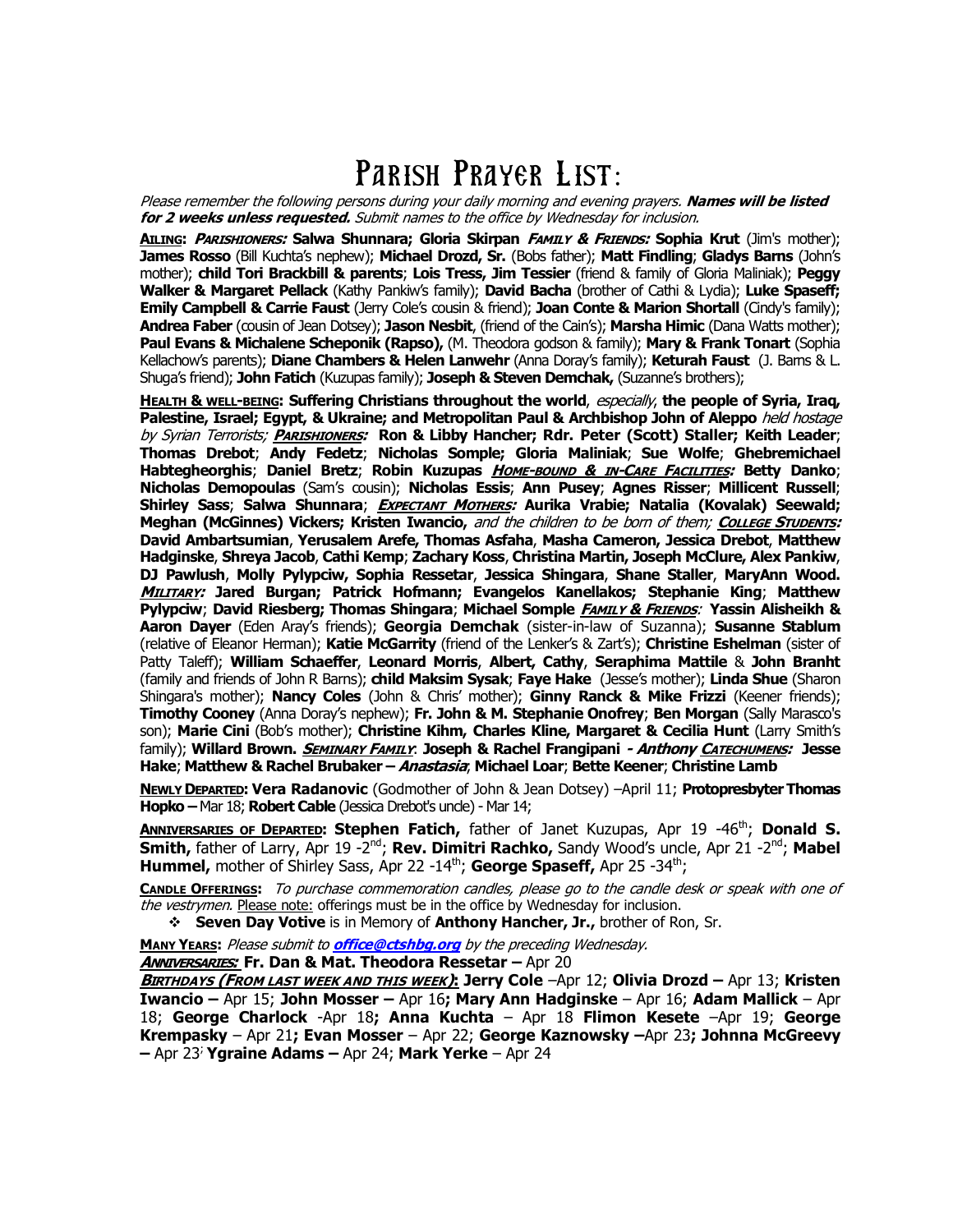# PARISH NEWS AND EVENTS

**SPECIAL THANKS:** To our extended parish family for your participation through various ministries, projects, and your prayerful presence during the Divine Services of Great Lent, Holy Week and Pascha! We are blessed with a Christ-centered and active community – Glory to God for all things!

#### **TODAY'S HAPPENINGS**: **St. Thomas Sunday, Parish Feast Day.**

- **\* Festal Breakfast:** The Men's Club will sponsor a Feast Day Breakfast following *Divine* Liturgy.
- **First Annual Community Easter Egg Hunt:** This is a community Easter Egg hunt for all ages, and even a special scavenger hunt for 10-12 year olds! We encourage everyone to **bring a friend**; if you do - you'll get an "egg-stra" treat!
- **Grave Blessings**: On **Sunday, April 19th** following Divine Liturgy & parish breakfast Father Stephen will be blessing graves. Please contact him for arrangements, **pastor@ctshbg.org** or 652-1825



**Attention Class of 2015 Graduates:** CTS graduate recognition will be on **Sunday, June 7<sup>th</sup>.** We ask that all High School & College graduates and or their families should submit a photo and a brief bio which should include: Name, Graduated From, Future Plans, & Major. *Please email the information to* **office@CTSHBG.org** by May 25<sup>th</sup>.

**CPR Class:** will be held at the parish hall on **Sunday, May 3rd at 1pm.** Please contact **David Martin** at **dcmartin20014@aol.com** for more information. Cost is \$30, and space is limited to 10.

**Seminary Scholarship:** We are looking to fund a half–scholarship **(\$3,750.00)** for the **Frangipani family** (Joseph, Rachel, and their child Anthony). Make checks payable to: Christ the Saviour Orthodox Church and write **"Seminary Scholarship"** on the memo line. Please also keep the family and all our seminarians in your prayers. **• UPDATE: \$1,420 of \$3,750 raised.** Thank you!

**UPDATE Lost & Found:** Numerous items are being left in the vestibule such as hats, scarfs, jackets, and umbrellas just to name a few. A **Lost & Found Box** will be in the vestibule for you to see if any of the lost items are yours. Please Note: On **Monday, April 27th** the items will be taken to charity.

**Fellowship Hour Schedule:** Parishioners are asked to help by bringing at least 48 servings of items, such as: soup, fresh fruit, vegetables, cheese, bagels or bread, baked goods and to serve them during their assigned fellowship hour. **\*Please observe a "strict fast" (no meat or dairy products) during the fasting seasons.** If you are unable to be at church on your scheduled date contact **Nadzia Schilling** at 652-2759

| . <b>Nauzia Schimily</b> at 032-2733 |                   |
|--------------------------------------|-------------------|
| Apr 26:                              | <b>Kyra Lentz</b> |
| May $3:$                             | Denise Zullo      |
| <b>May 10:</b>                       | Sharon Shingara   |

| <b>Courtney Zeppuhar</b> |
|--------------------------|
| Janice Zuro              |
| <b>Vicky Henry</b>       |

**Nora Lubecki** Donna Bretz Dana Watt

#### **LAST SATURDAY VESPERS: ● LAST SUNDAY LITURGY: 230**